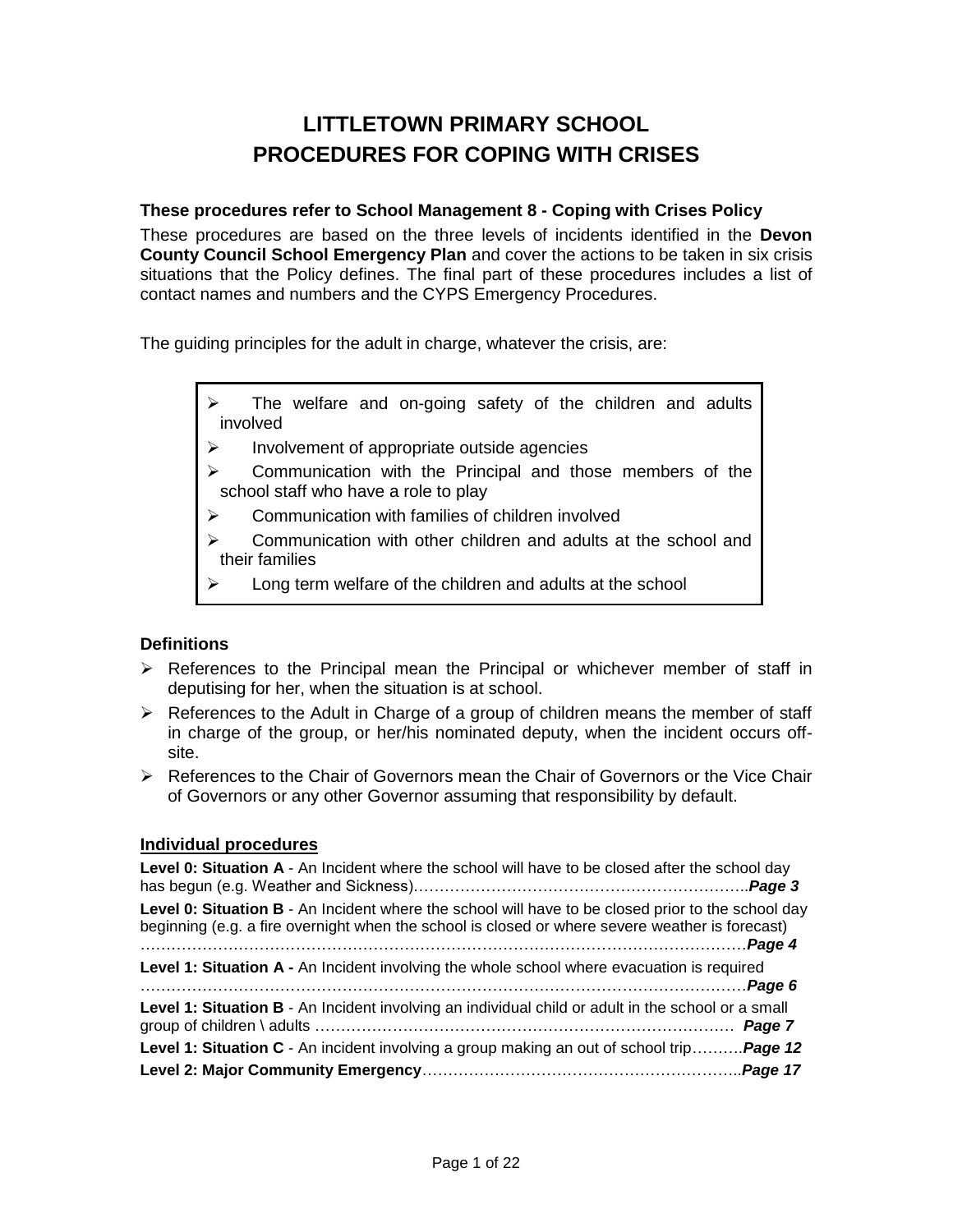# **Level 0: disruptive to routine but not an immediate threat to life or well-being:**

Incidents that can be dealt with locally and may, at most, require a limited closure of the school. The Local Authority (LA) is to be informed of the closure. Some support from the LA or other agencies may be necessary, and some incidents require formal notification to the LA.

#### **Examples:**

- Severe weather problems
- Services power, gas, water cut off
- Failed heating system
- Flooding or other weather damage
- Minor earthquake tremor
- Water leak
- Vandalism
- Local industrial action

• Fallen trees

• Notifiable infectious outbreak

**ACTION:** take necessary action locally as below and inform **LA Team Coordinator (01392 383369)**. Any decision to close the school will be made by the Principal, in consultation with the Chair of the Governing Body where this is appropriate.

#### **Situations with procedures set out below:**

**Level 0: Situation A** - An Incident where the school will have to be closed after the school day has begun (e.g. Weather and Sickness)

**Level 0: Situation B** - An Incident where the school will have to be closed prior to the school day beginning (e.g. a fire overnight when the school is closed or where severe weather is forecast)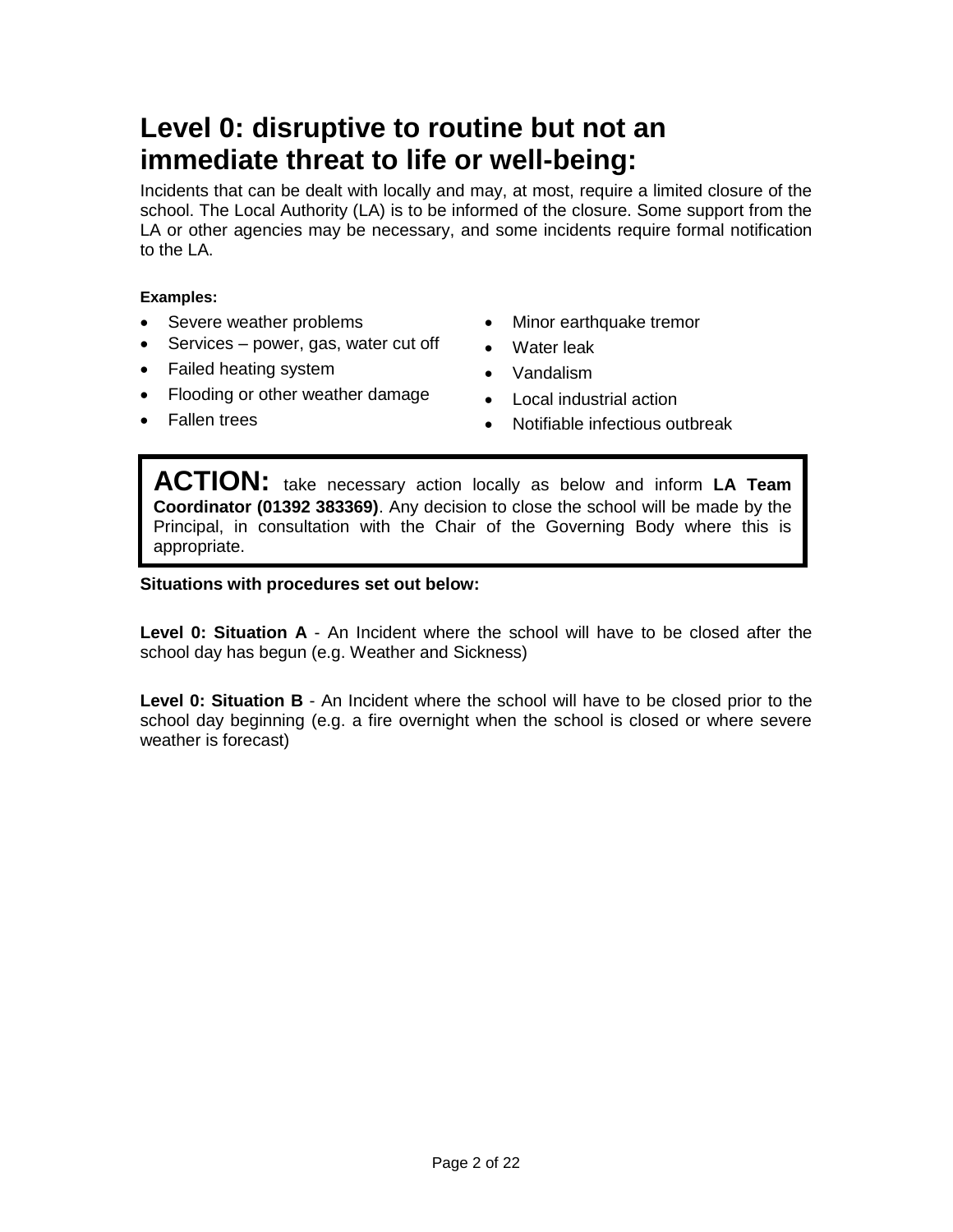#### **Level 0: Situation A - An Incident where the school will have to be closed after the school day has begun (e.g. Weather and Sickness)**

The following procedures apply as soon as any member of staff is aware of an incident or bad weather serious enough to warrant closing the school after the school day has begun.

1. The **first member of staff** to become aware of the incident will alert the Principal so that she can decide whether or not the school should be closed / evacuated

#### **If evacuation is required as there is a threat to life or well being, refer to Level 1: Situation A**

Upon deciding that the incident warrants closure of the school, **the Principal** will:

- 2. Ensure that there is a responsible adult in charge of each class. It is then their responsibility to:
	- a. keep children safe and amused/entertained/busy
	- b. maintain a register of children as they are collected by their parents/carers
- 3. Contact Radio Devon (01752 234511) and Gemini FM (01392 444444) to ask them to publicise the school closure. Note that the school's DfES number (8782049) must be given.
- 4. Inform the Chair of Governors of the school closure.
- 5. Contact the LA Team Coordinator (01392 383369) and advise him / her of the situation.
- 6. Adults not in charge of classes are to contact parents/carers to arrange for children to be collected, and assist in answering incoming calls.
- 7. In the event of it being impossible to contact parents, a child may go home with a friend. The class register must record who the child has gone home with and what their contact number is.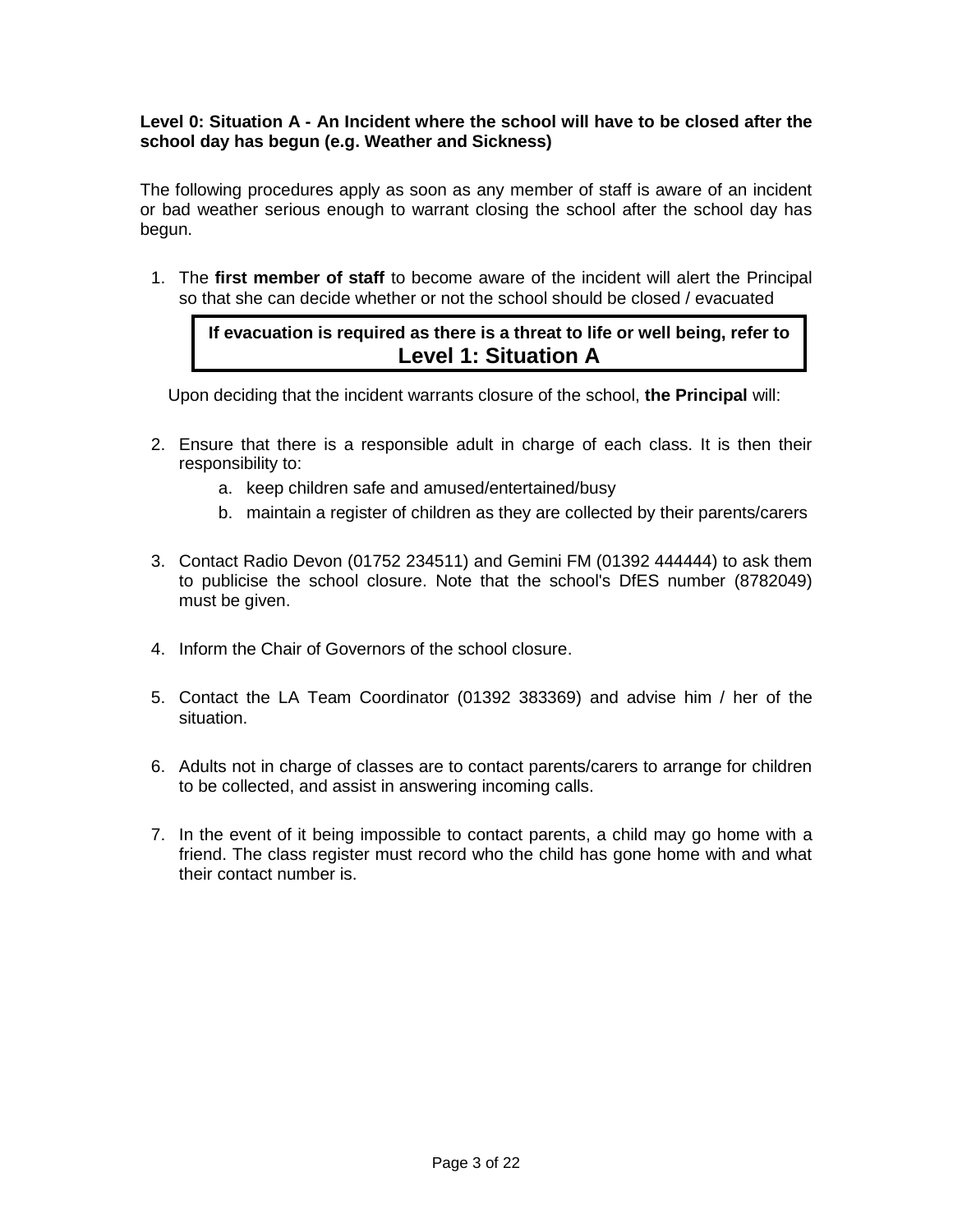#### **Level 0: Situation B - An Incident where the school will have to be closed prior to the school day beginning (e.g. a fire overnight when the school is closed or where severe weather is forecast)**

- 1. Where an incident has taken place, or is ongoing, prior to the school opening, the Principal will decide if the school has to remain closed. During severe weather conditions, the Caretaker will contact the Principal by 7.30am.
- 2. When bad weather is forecast for the following day, the Principal will issue a parents/carers letter to forewarn parents of the likelihood of a school closure and advise them of the procedures that will apply.
- 3. If the Principal decides the school will not be opening:
	- a. The Principal will contact Radio Devon (01752 260323) and Heart (01392 444455), so that a message can go out on air.
	- b. The Principal will contact the Chair of Governors, Assistant Principals, the Special Needs Coordinator and school administrator
	- c. The Principal will contact the LA Team Coordinator (01392 383369) to advise them of the situation.
	- d. The Assistant Principals will contact the teachers in their Key Stage.
	- e. The Special Educational Needs Co-ordinator will contact Teaching Assistants and the Nursery Nurse
	- f. The School Administrator will contact other school administrative staff and leader of the Playtime Supervisors.
	- g. The School Administrator will cancel school meals
	- h. The leader of the Playtime Supervisors will contact mealtime assistants.
	- i. The Caretaker will contact cleaning staff

If access to the school is possible:

- 4. From 7.30am, the caretaker will answer phone calls, helped by whoever can get in to school.
- 5. The caretaker will put a closure notice on all entrances.
- 6. Local teachers and teaching assistants should still make their way into school for 8.50 if at all possible, to deal with any children that do arrive.

#### **All adults working at school must ensure that the school has up to date contact details for them.**

**All people named with a task above must ensure that they have a current list of contact numbers at home.**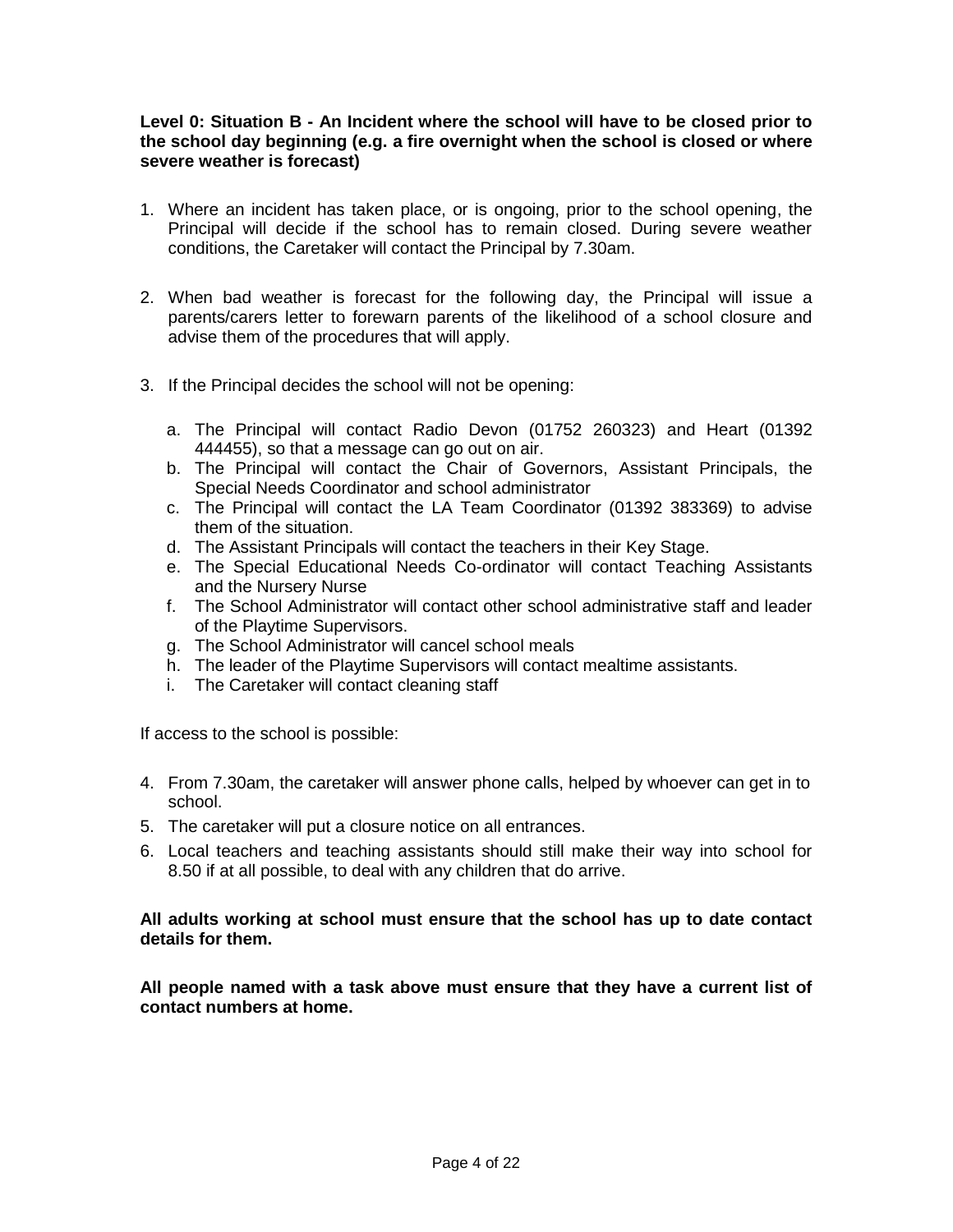# **Level 1: localised emergency –**

A critical incident involving a real threat of or actual injury or death, where urgent and significant local authority and other agency support is needed. LA Support Team involved.

#### **Examples**

#### **In school**

Gas leak

- A deliberate act of violence, such as the use of a knife or firearm
- A school fire or laboratory explosion
- A pupil or teacher being taken hostage
- The destruction or serious vandalizing of part of the school

#### **Outside school**

- The death of a pupil or member of staff through natural causes or accidents
- A transport-related accident involving pupils and/or members of staff
- Death or injuries on school journeys or excursions
- Civil disturbances and terrorism

ACTION: Normally contact LA Team Coordinator (01392 383369) to provide and receive information. Any decision to close the school will be made by the Principal, in consultation with the Chair of the Governing Body where this is appropriate.

#### **Situations with procedures set out below:**

**Level 1: Situation A -** An Incident involving the whole school where evacuation is required

**Level 1: Situation B** - An Incident involving an individual child or adult in the school or a small group of children \ adults

**Level 1: Situation C** - An incident involving a group making an out of school trip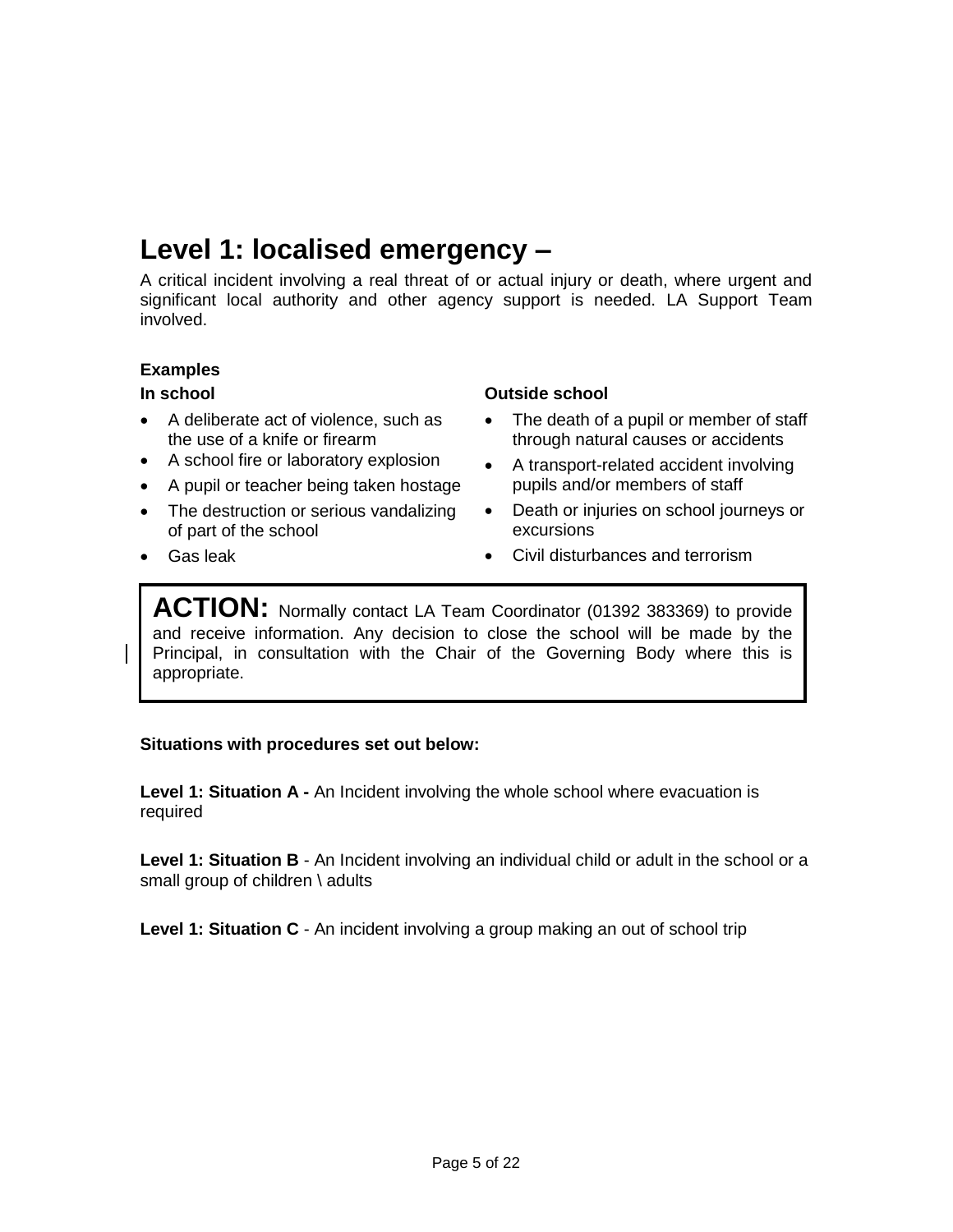#### **Level 1: Situation A - An Incident involving the whole school where evacuation is required**

The following procedures apply as soon as any member of staff is aware of an incident requiring the need to evacuate.

- 1. If it is a fire, the assembling points are identified in the fire instruction displayed in each school room.
- 2. If it is a more serious or longer term evacuation:
	- All children will put on outdoor clothes (if there is time) and evacuate to the playing fields on the opposite side of the road from the school. If the weather is inclement, they will then be walked, in classes, to St Michael's Church. The key is kept by the school administrator.
- 3. Ensure that there is a responsible adult in charge of each class. It is then their responsibility to:
	- keep children safe and amused/entertained/busy
	- maintain a register of children as they are collected by their parents/carers
- 4. Inform the LA Team Coordinator (01392 383369), providing and receiving information.
- 5. Contact Radio Devon (01752 234511) and Gemini FM (01392 444444) to ask them to publicise the school closure. Note that the school's DfES number must be given.
- 6. Inform the Chair of Governors of the school closure after all students have left safely.
- 7. If adults can remain in school for a time, arrange for staff to remain in school to operate the switchboard and contact parents/carers.
- 8. If all adults have to evacuate the school, ensure that parent/carer contact lists are taken off site for subsequent use in contacting them.
- 9. Arrange for all available phones to be used to contact parents and arrange for children to be collected and taken home.
- 10. In the event of it being impossible to contact parents, a child may go home with a friend. The class register must record who the child has gone home with and what their contact number is.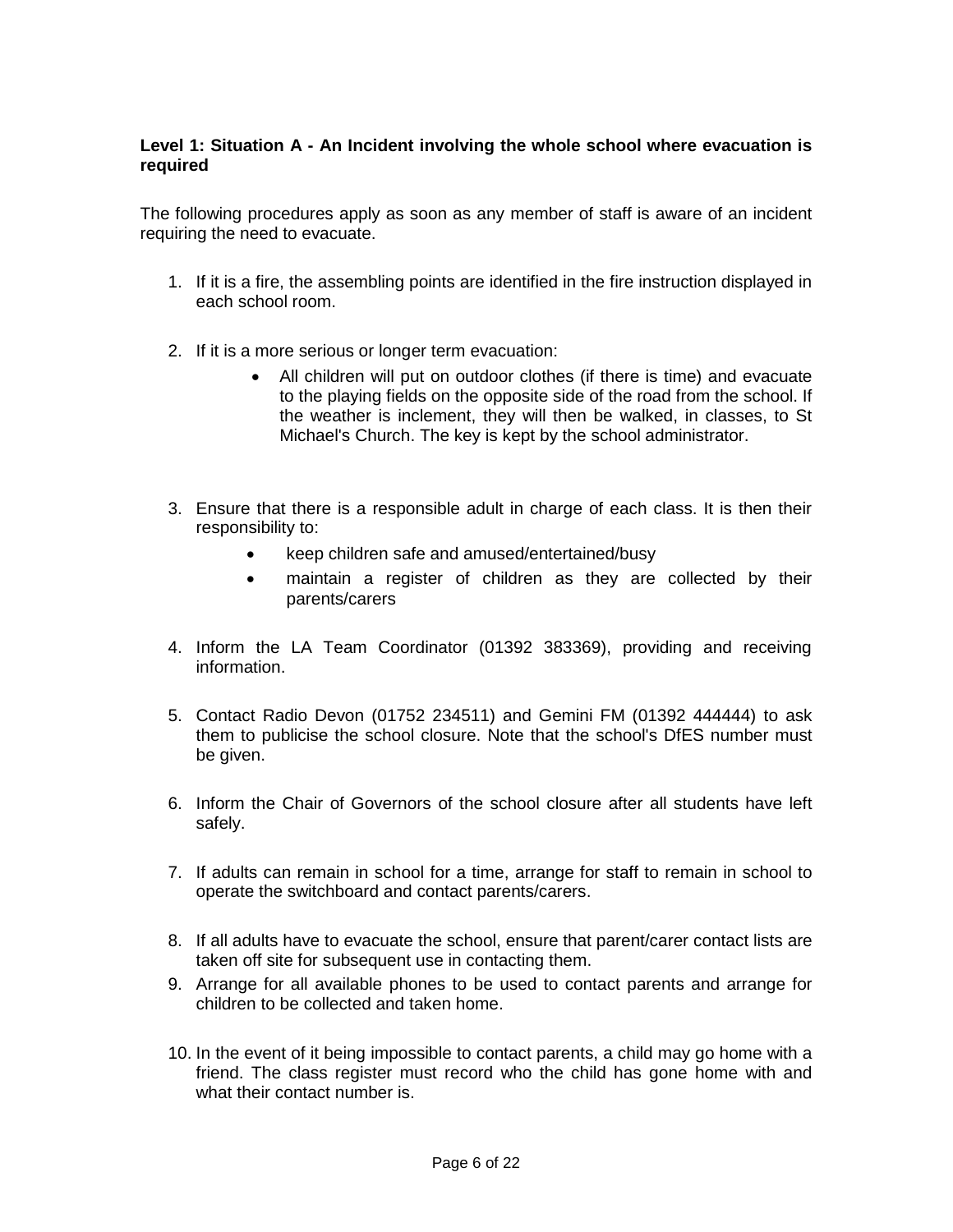#### **Level 1: Situation B - An Incident involving an individual child or adult in the school or a small group of children \ adults**

The following are the procedures for the Principal to follow. Most actions will involve the Principal making arrangements for an appropriate person to do something. If the Principal cannot immediately attend the incident, then these are the procedures that the first responsible adult available should follow.

#### Stage 1: Initial Actions

#### **The Principal shall:**

- 1. Render life-saving intervention and then arrange for first aid to any casualty(ies)
- 2. Ascertain the nature and extent of the incident and attempt to clarify exactly what has happened.
- 3. Arrange to make the situation safe to avoid risk of further injuries. Unless necessary for safety reasons, do not move any furniture or equipment until the emergency services have been involved
- 4. Arrange to call the emergency services as required. The police will take any statements.
- 5. Then consider whether incident requires involvement of Local Authority Support Team. It is requested that initial contact be always made with the Local Authority (LA Team Coordinator – 01392 383369 (office hours) 01392 382634 (24 hours)) in emergencies in case they have wider significance.
- 6. Arrange for other children to be looked after in an appropriate manner
- 7. Arrange for an adult to liase with the search/rescue/emergency services.
- 8. Arrange for an adult to accompany any casualties to hospital.
- 9. As soon as is practicable, write down details of the incident. These details should be made available to the emergency services and the hospital:
	- Contact name for the responsible person and telephone number
	- Date and time of incident
	- Location of incident
	- Details of injury
	- Actions taken
	- Contact details for future communication.
	- Names and telephone numbers, if necessary, of individuals involved  $*^1$
	- Names and telephone numbers, if necessary, of witnesses

\* **NB:** It is especially important that if names of those who may have been involved in the incident are known DO NOT release – or confirm – them to anyone with the exception of the emergency services, before those identities are formally agreed and parents are informed.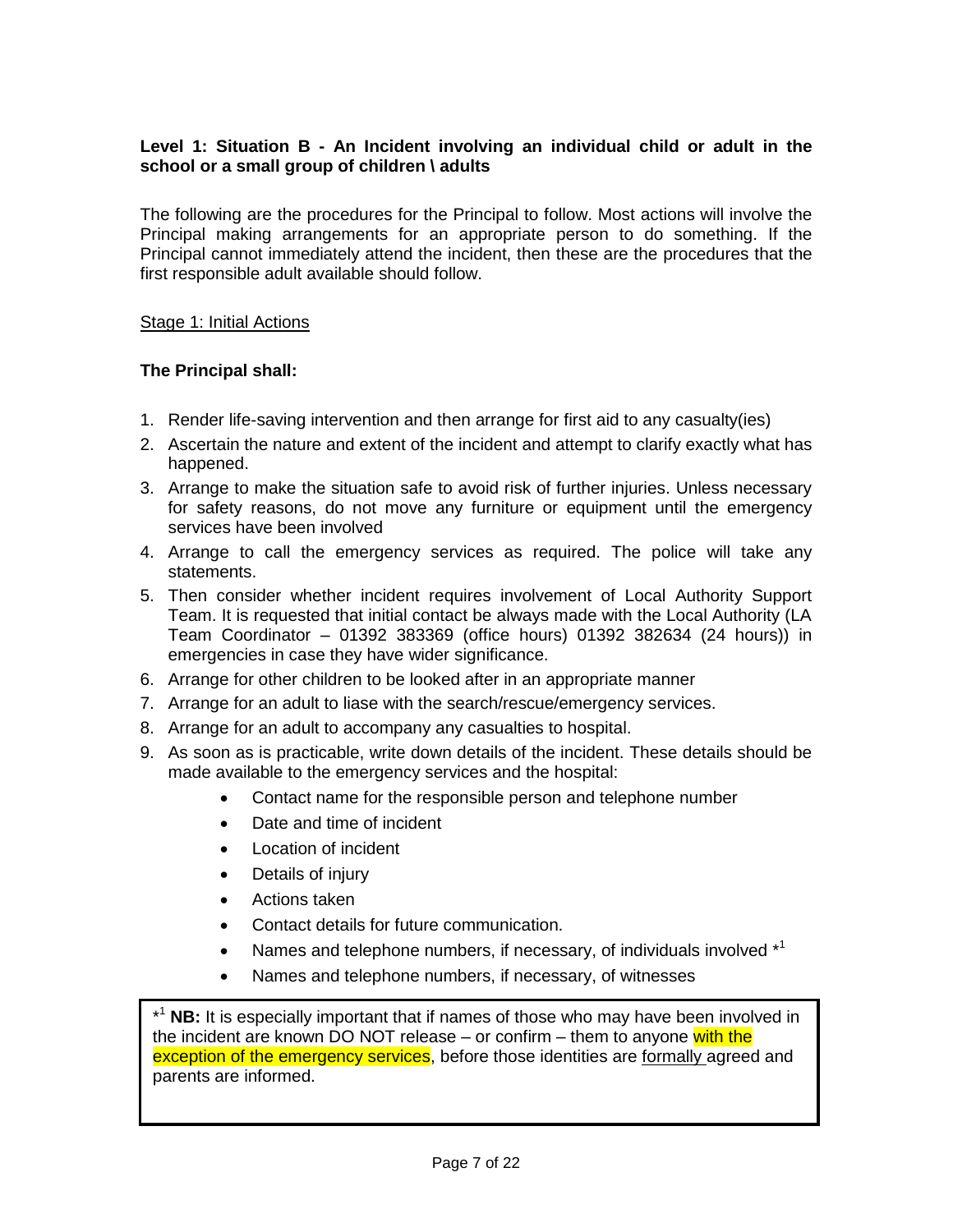- 10. Open, and continue to maintain, a personal log of all factual information received, actions taken and the time of those events.
- 11. Unless there is overwhelming pressure, avoid closing the school and endeavour to maintain normal routines and timetables.
- 12. Be prepared to receive many telephone calls. Try to identify alternative phone numbers for emergency contact as other lines will quickly become jammed. Restrict non-urgent access to the telephone.
- 13. Inform the Chair of Governors of the incident and, if appropriate, of involvement of LA Support Team
- 14. Recognise the relevance of multi-cultural and multi-faith factors in the response.
- 15. Call together the designated staff members to form the School Emergency Management Team, and nominate one as the On-Site Coordinator to oversee that Team on your behalf.

#### **Legal liability should not be discussed or admitted.**

#### **The School Emergency Management Team shall:**

- 1. Obtain full facts of the Incident from the Principal
- 2. Open and continue to maintain a personal log of information received, actions taken and the time of those events.
- 3. Assist, where appropriate, in assessing the emotional needs of the staff and pupils. Co-ordinate rapid action to inform staff and pupils sensitively and to provide appropriate support.
- 4. Assist class teachers who will undertake classroom briefings
- 5. Arrange special groups for very distressed pupils.

#### **The School Administrator shall:**

- 1. Obtain full facts of the Incident from the Principal
- 2. Open and continue to maintain a personal log of information received, actions taken and the time of those events.

#### Stage 2: Once established

#### **Reminders for the Principal:**

#### **Parents:**

- If pupils are involved, the contacting of parents will be an important early task (remember if it is a major Incident, the parents may well have already heard). It may be appropriate to ask the parents to come to the school for a briefing and support. This will need to be done with the utmost care. Consideration must be given to whether Local Authority Support should be provided, and in case of doubt, such support should be requested.
- Maintain regular contact with parents.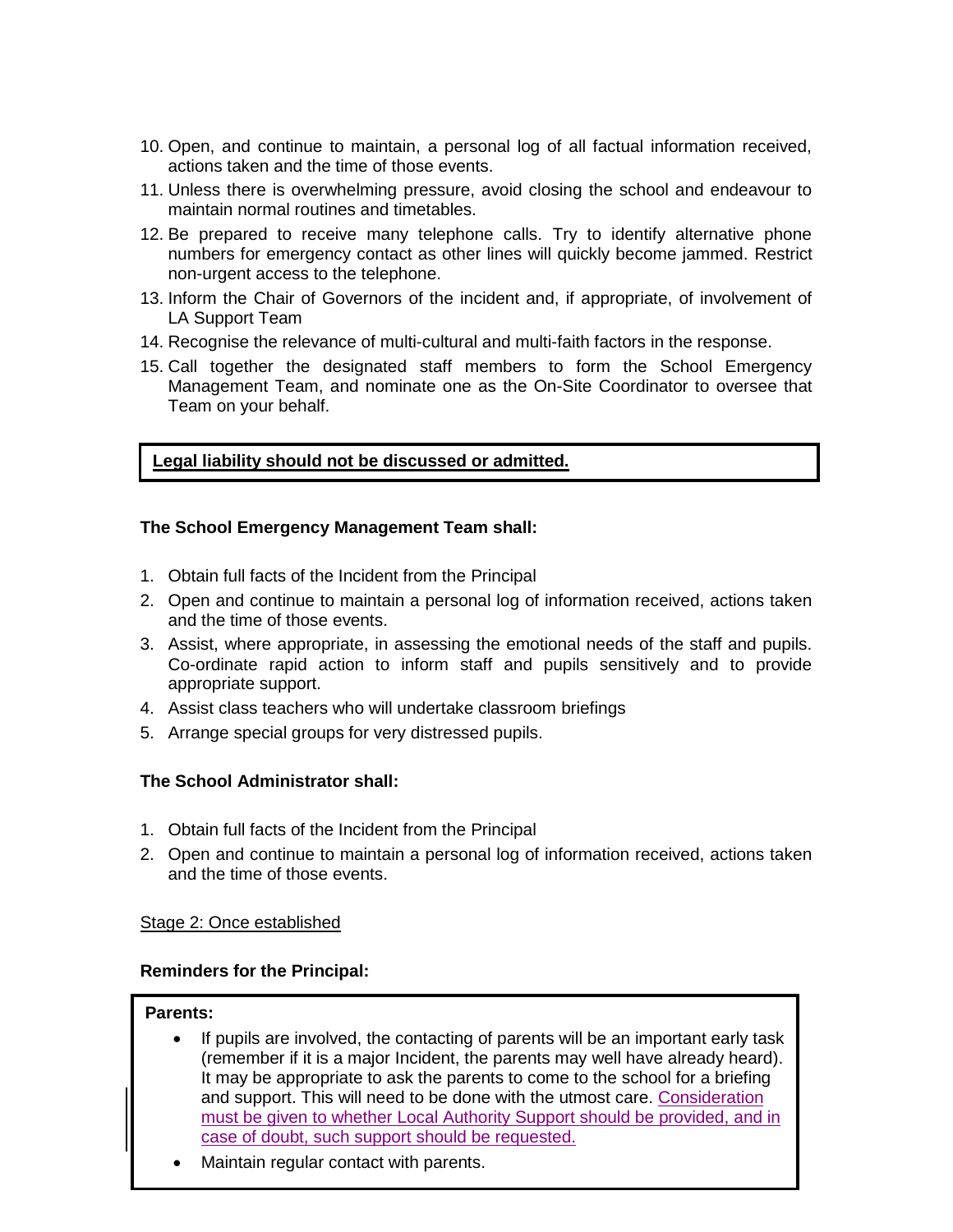#### **LA Support Team**

Maintain liaison with LA Support Team Coordinator for duration of incident.

#### **Staff:**

- Remember to have regular breaks, and advise others to do so.
- Maintain regular contact with staff (Teachers and office staff). Make a point of seeing that all staff involved know each other's roles & responsibilities.
- Always try to think of something positive to say to staff & respond positively to ideas and suggestions
- Be available to see staff when required.
- Remember some members of staff may be so affected, that they will not be able to help in supporting children
- Recognise also that if the burden of dealing with the situation falls disproportionately on a small number of staff, they too could need professional support.

#### **The Principal shall:**

Brief the staff member acting as On-Site Coordinator to oversee the following:-

- 1. If LA Support Team has been activated, arrange for on-site facilities for the team.
- 2. Agree appropriate identification of staff by using badges.
- 3. Expect to see identification of LA Support Team officers.
- 4. Set up arrangements to manage visitors arrange for their names to be recorded.
- 5. Set up arrangements to enable accurate information to flow into and out of the school and for telephones calls, by ensuring –
	- sufficient help is available to answer the many calls that could be received (The LA Support Team may be able to assist with a 'Help-Line')
	- staff maintain records of all calls received.
	- brief but up-to-date prepared statements are available to staff answering phones
	- media calls are directed to the LA's Communications officer
	- care is taken when answering telephone calls
	- $\bullet$  an independent telephone is made available for outgoing calls only  $-$  a mobile phone can be useful – but remember such messages can be readily intercepted
	- telephone staff are reminded that some calls could be bogus.
- 6. To arrange for all staff not just teaching staff to be called in and, if necessary, briefed at an early stage (subsequent briefings say twice per day for 10 minutes, should be arranged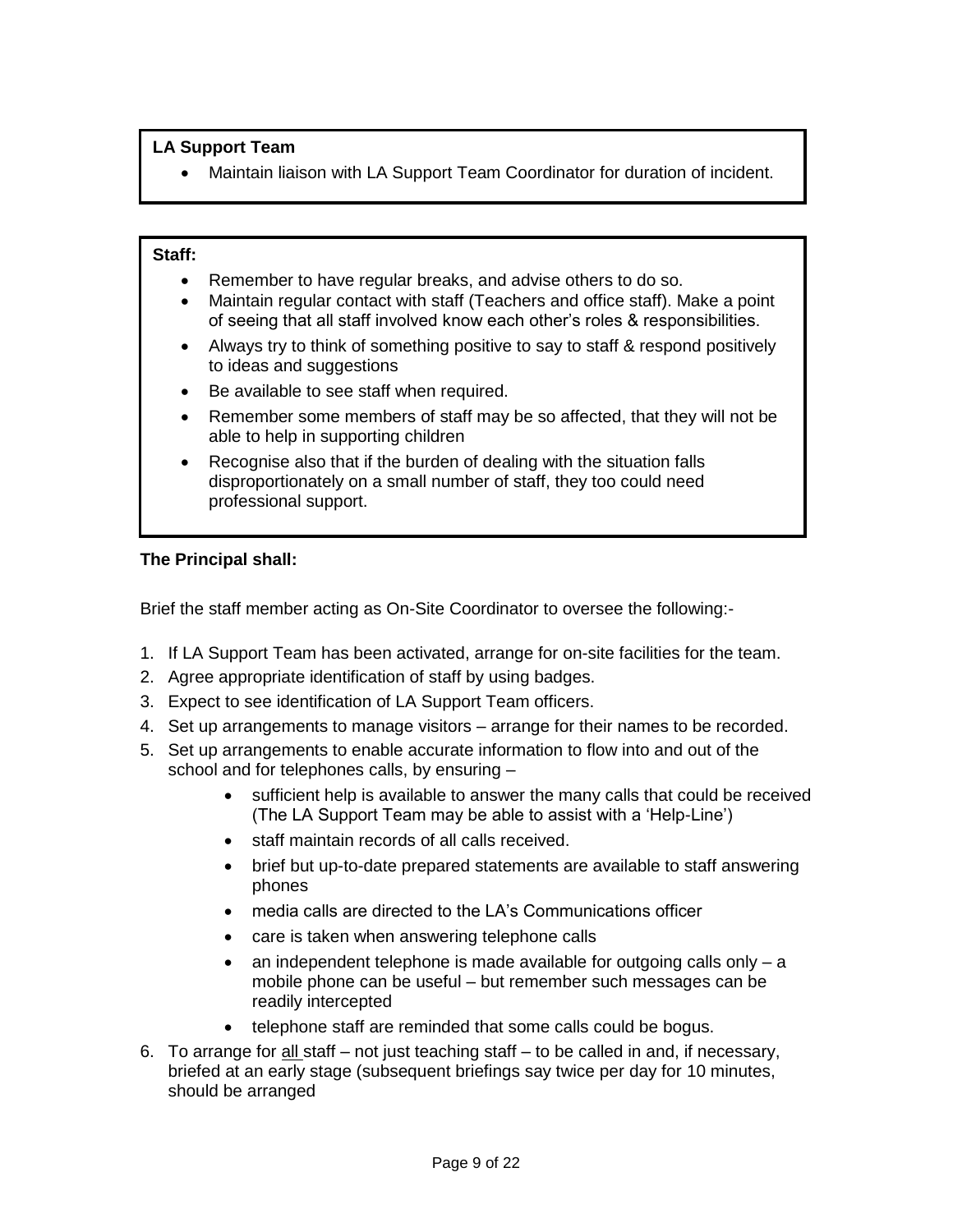- 7. To be aware of how colleagues are coping.
- 8. To arrange for all pupils to be told, in simple terms, at and early stage (ideally in small groups and initially by class teachers, wherever possible).
- 9. To brief Team to discourage staff and pupils from speaking to the Media.
- 10. To arrange, if appropriate, for Team members to each have a copy of the Next-of-Kin List.

#### **The School Emergency Management Team shall:**

- 1. Under guidance from School On-Site Coordinator, assist the Principal
- 2. Work with LA Support Team, the Principal and School On-Site Coordinator as directed.

#### **The School Administrator shall:**

- 1. Under guidance from School On-Site Coordinator, assist the Principal
- 2. Work with LA Support Team, the Principal and School On-Site Coordinator as directed.
- 3. Remember the School Office is likely to be the first point of contact for visitors, so exercise caution in making comments.
- 4. Concerning incoming telephone calls
	- take especial care when answering telephone calls early on
	- maintain a record of calls received
	- only give out information from prepared statements that will be made available
	- remember that some calls could be bogus

#### Stage 3: Period following the close of the incident

#### **The Principal shall:**

- 1. When appropriate, seek advice from LA Support Team and local clergy contact on special assemblies/funeral/memorial services.
- 2. Prepare joint report with named Senior Officer, for Director of Children and Young People's Services.
- 3. Arrange for a member of staff to make contact with any pupils either at home or in hospital.
- 4. Make sensitive arrangements for the return to school (as appropriate).
- 5. Where appropriate, ensure all accident forms are completed and insurers are contacted.

#### **The School Emergency Management Team shall:**

3. Under guidance from School On-Site Coordinator, assist the Principal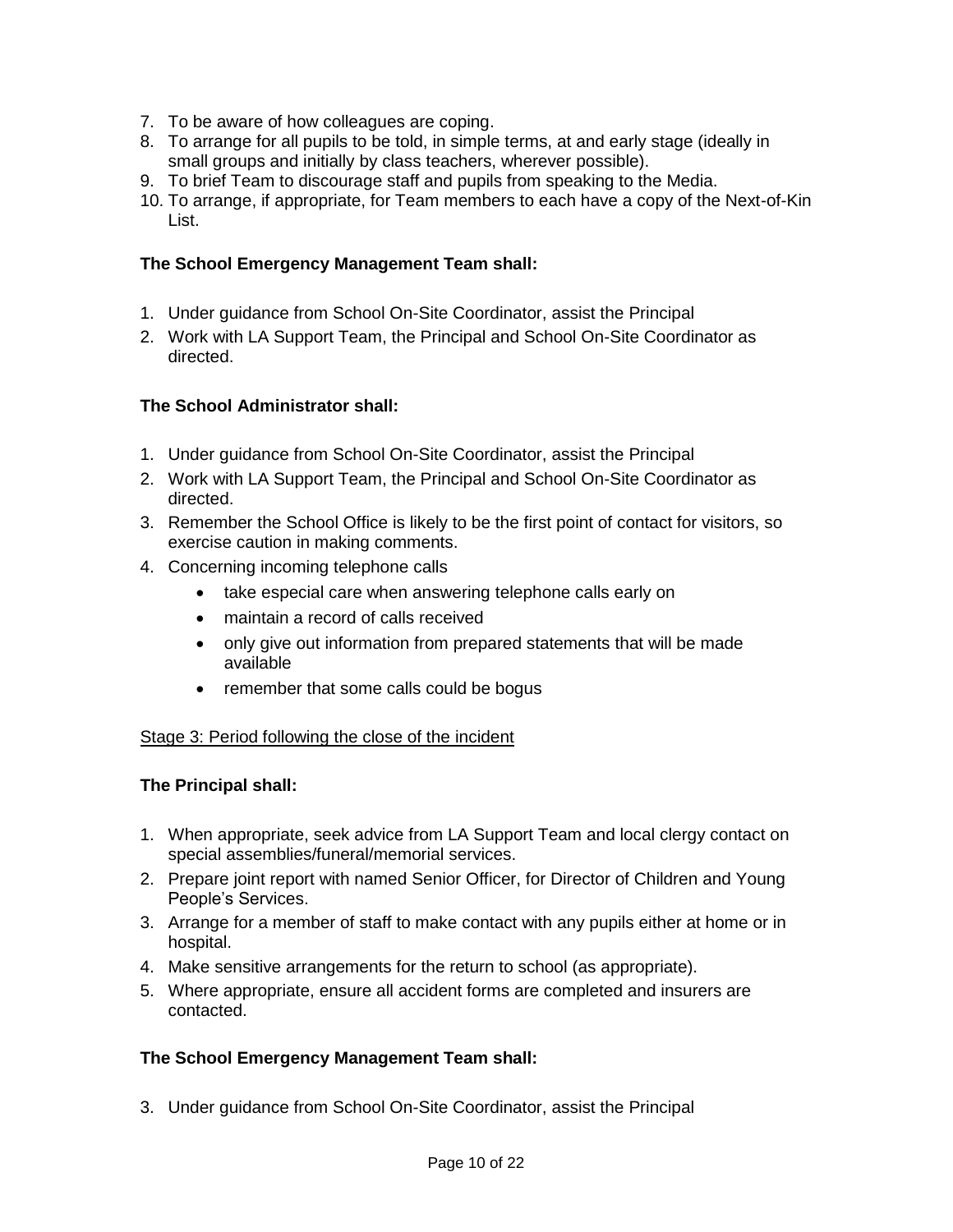4. Work with LA Support Team, the Principal and School On-Site Coordinator as directed.

#### **The School Administrator shall:**

- 5. Under guidance from School On-Site Coordinator, assist the Principal
- 6. Work with LA Support Team, the Principal and School On-Site Coordinator as directed.
- 7. Remember the School Office is likely to be the first point of contact for visitors, so exercise caution in making comments.
- 8. Concerning incoming telephone calls
	- take especial care when answering telephone calls early on
	- maintain a record of calls received
	- only give out information from prepared statements that will be made available
	- remember that some calls could be bogus

#### Stage 4: Longer term issues

The effects of some Incidents can continue for years. Thought will need to be given to:-

- Work with staff to monitor pupils informally
- Clarify procedures for referring pupils for individual help
- Be aware that some Staff may also need help in the longer term.
- Recognise and if appropriate, marking anniversaries
- Remember to make any new staff aware of which pupils were affected and how they were affected.
- Remember that legal processes, inquiries and even news stories may bring back distressing memories and cause temporary upset within the school.
- Remember if the Incident does attract Media attention, it is likely that interest will continue for many weeks.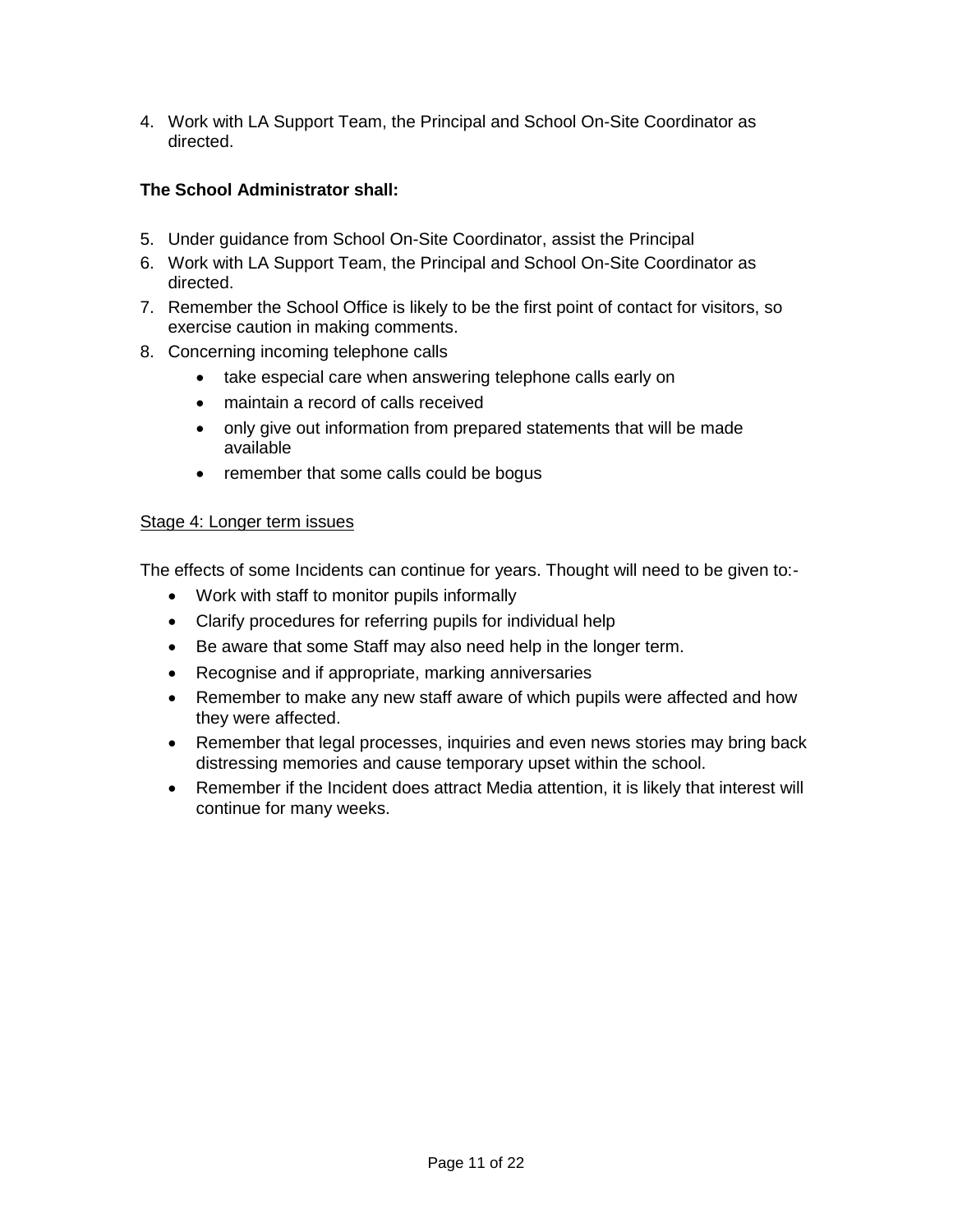#### **Level 1: Situation C - An incident involving a group making an out of school trip**

The following are the procedures for the adult in charge of the group to follow. Most actions will involve making arrangements for an appropriate person to do something.

#### Stage 1: Initial Actions

#### **The Adult in Charge shall:**

- 1. Ascertain the nature and extent of the incident and attempt to clarify exactly what has happened.
- 2. Arrange to make the situation safe to avoid risk of further injuries. Unless necessary for safety reasons, do not move any furniture or equipment until the emergency services have been involved
- 3. Render life-saving intervention and then arrange for first aid to any casualty(ies)
- 4. Arrange to call the emergency services as required. The police will take any statements.
- 5. Arrange for other children to be looked after in an appropriate manner
- 6. Give your contact details for liaison with the search/rescue/emergency services.
- 7. If possible, arrange for an adult from the group to accompany any casualties to hospital. If not possible, ask the Principal at school to organise this.
- 8. Collect the remainder of the group and arrange for their return to base.
- 9. As soon as is practicable, write down details of the incident. These details should be made available to the emergency services and the hospital:
	- Contact details of the school, the Principal and telephone number
	- Contact details of the off-site base
	- Date and time of incident
	- Location of incident
	- Details of children and adults involved and any injuries they have suffered
	- Names and telephone numbers, if necessary, of individuals involved  $*^2$
	- Names and telephone numbers, if necessary, of witnesses
	- Actions you have taken
	- Your contact details for future communication.

**\*** <sup>2</sup> **NB:** It is especially important that if names of those who may have been involved in the incident are known DO NOT release – or confirm – them to anyone with the exception of the emergency services, before those identities are formally agreed and parents are informed.

- 10. Unless already contacted, contact **the Principal**(see Principal actions below). Give details of the incident (as above).
- 11. Contact off-site base (outdoor centre, hotel, youth hostel etc). Give details of the incident (as above). If necessary make arrangements for curtailing the group visit.
- 12. Restrict non-urgent access to your telephone until all communication concerning the incident has been completed.

#### **Legal liability should not be discussed or admitted.**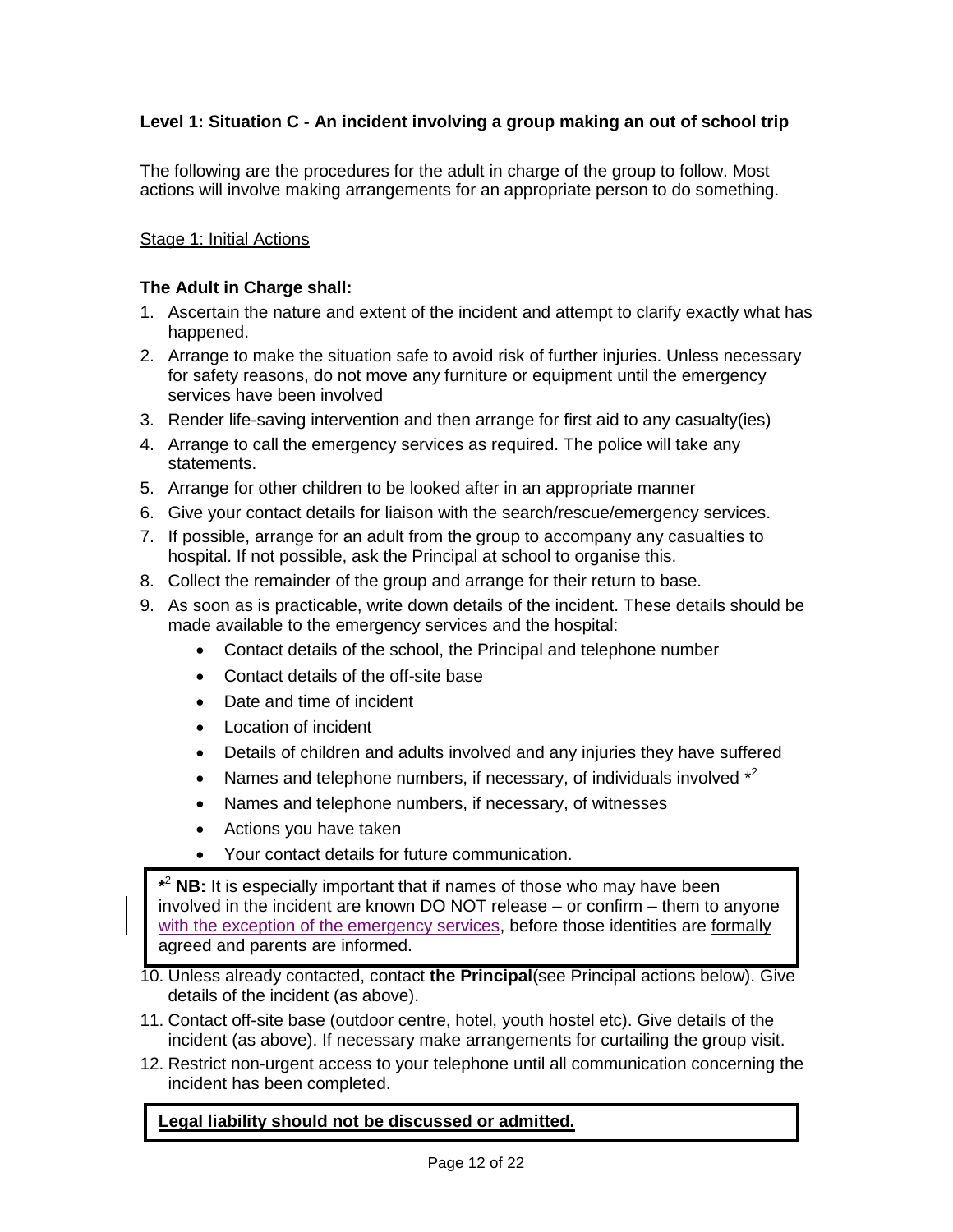**The Principal** shall take the following actions, once details of the incident have been given to her:

- 1. Consider whether incident requires involvement of Local Authority Support Team. It is requested that initial contact be always made with the Local Authority (LA Team Coordinator – 01392 383369 (office hours) 01392 382634 (24 hours)) in emergencies in case they have wider significance.
- 2. Unless there is overwhelming pressure, avoid closing the school and endeavour to maintain normal routines and timetables.
- 3. Be prepared to receive many telephone calls. Try to identify alternative phone numbers for emergency contact as other lines will quickly become jammed. Restrict non-urgent access to the telephone.
- 4. Inform the Chair of Governors of the incident and, if appropriate, of involvement of LA Support Team
- 5. Recognise the relevance of multi-cultural and multi-faith factors in the response.
- 6. If appropriate, call together the designated staff members to form the School Emergency Management Team, and nominate one as the On-Site Coordinator to oversee that Team on your behalf.

#### **The School Emergency Management Team shall:**

- 1. Obtain full facts of the Incident from the Principal
- 2. Open and continue to maintain a personal log of information received, actions taken and the time of those events.
- 3. Assist, where appropriate, in assessing the emotional needs of the staff and pupils. Co-ordinate rapid action to inform staff and pupils sensitively and to provide appropriate support.
- 4. Assist class teachers who will undertake classroom briefings
- 5. Arrange special groups for very distressed pupils.

#### **The School Administrator shall:**

- 1. Obtain full facts of the Incident from the Principal
- 2. Open and continue to maintain a personal log of information received, actions taken and the time of those events.

#### Stage 2: Once established

#### **Reminders for the Principal:**

#### **Parents:**

- If pupils are involved, the contacting of parents will be an important early task (remember if it is a major Incident, the parents may well have already heard). It may be appropriate to ask the parents to come to the school for a briefing and support. This will need to be done with the utmost care.
- Maintain regular contact with parents.
- Seek Police advice whether parents should travel to the scene or whether children should be taken home.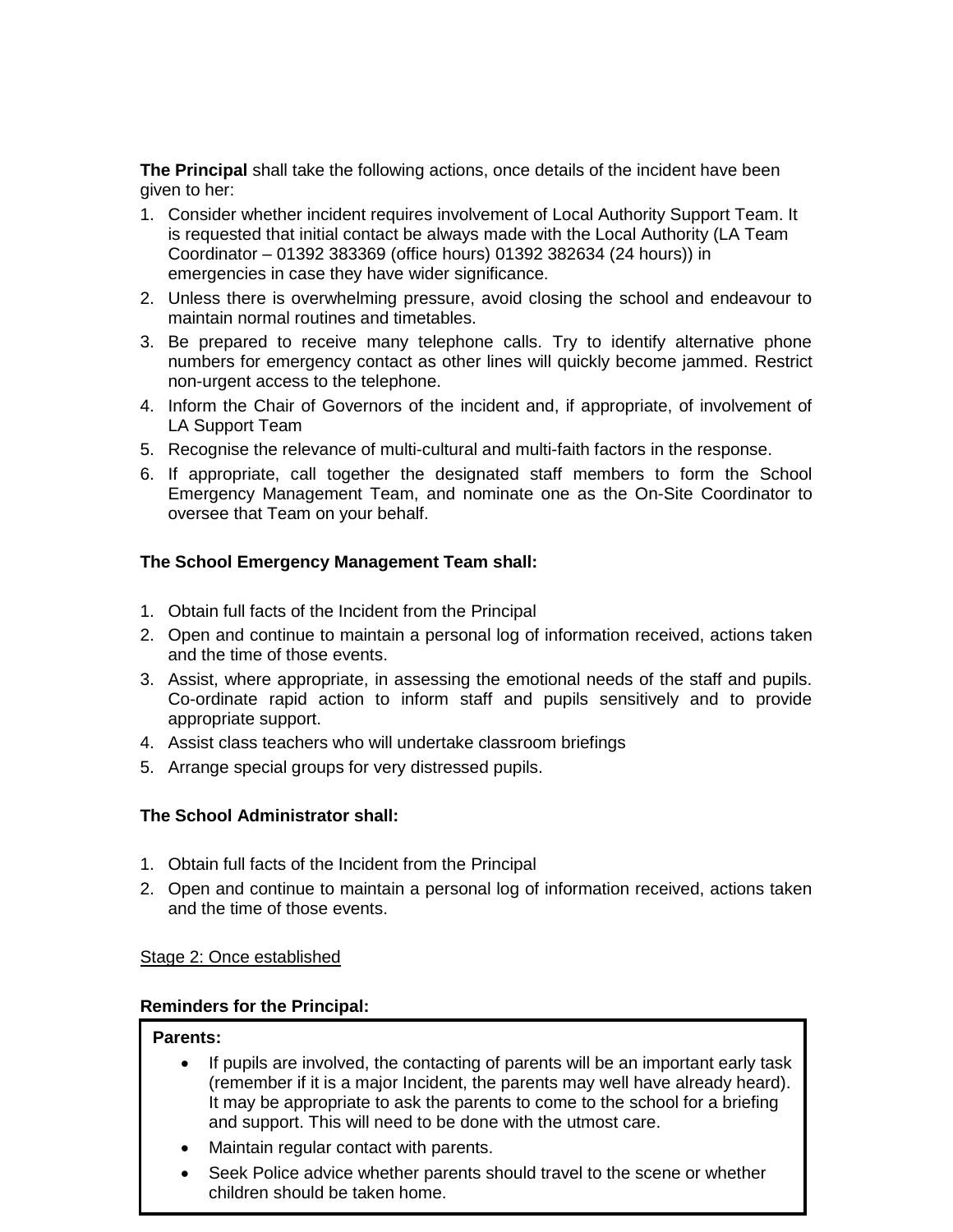#### **LA Support Team**

Maintain liaison with LA Support Team Coordinator for duration of incident.

#### **Staff:**

- Remember to have regular breaks, and advise others to do so.
- Maintain regular contact with staff (Teachers and office staff). Make a point of seeing that all staff involved know each other's roles & responsibilities.
- Always try to think of something positive to say to staff & respond positively to ideas and suggestions
- Be available to see staff when required.
- Remember some members of staff may be so affected, that they will not be able to help in supporting children
- Recognise also that if the burden of dealing with the situation falls disproportionately on a small number of staff, they too could need professional support.
- Try to dissuade shocked staff from driving parents to the scene.

#### **The Principal shall:**

Brief the staff member acting as On-Site Coordinator to oversee the following:

- 1. If LA Support Team has been activated, arrange for on-site facilities for the team.
- 2. Agree appropriate identification of staff by using badges.
- 3. Expect to see identification of LA Support Team officers.
- 4. Set up arrangements to manage visitors arrange for their names to be recorded.
- 5. Set up arrangements to enable accurate information to flow into and out of the school and for telephones calls, by ensuring –
	- sufficient help is available to answer the many calls that could be received (The LA Support Team may be able to assist with a 'Help-Line')
	- staff maintain records of all calls received.
	- brief but up-to-date prepared statements are available to staff answering phones
	- media calls are directed to the LA's Communications officer
	- care is taken when answering telephone calls
	- $\bullet$  an independent telephone is made available for outgoing calls only  $-$  a mobile phone can be useful – but remember such messages can be readily intercepted
	- telephone staff are reminded that some calls could be bogus.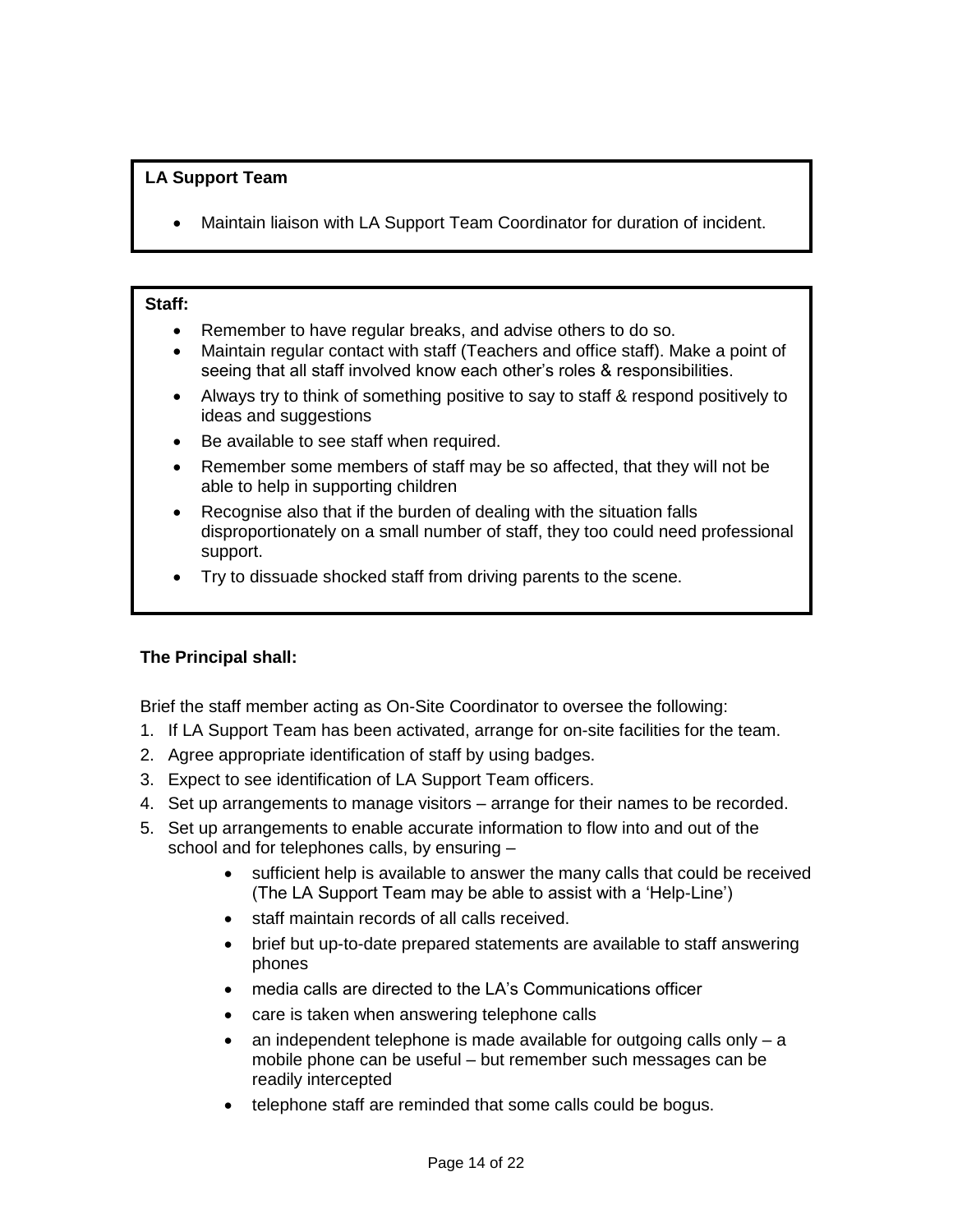- 6. To arrange for all staff not just teaching staff to be called in and, if necessary, briefed at an early stage (subsequent briefings say twice per day for 10 minutes, should be arranged
- 7. To be aware of how colleagues are coping.
- 8. To arrange for all pupils to be told, in simple terms, at and early stage (ideally in small groups and initially by class teachers, wherever possible).
- 9. To brief Team to discourage staff and pupils from speaking to the Media.
- 10. To arrange, if appropriate, for Team members to each have a copy of the Next-of-Kin List.

#### **The School Emergency Management Team shall:**

- 1. Under guidance from School On-Site Coordinator, assist the Principal
- 2. Work with LA Support Team, the Principal and School On-Site Coordinator as directed.

#### **The School Administrator shall:**

- 1. Under guidance from School On-Site Coordinator, assist the Principal
- 2. Work with LA Support Team, the Principal and School On-Site Coordinator as directed.
- 3. Remember the School Office is likely to be the first point of contact for visitors, so exercise caution in making comments.
- 4. Concerning incoming telephone calls
	- take especial care when answering telephone calls early on
	- maintain a record of calls received
	- only give out information from prepared statements that will be made available
	- remember that some calls could be bogus

#### Stage 3: Period following the close of the incident

#### **The Principal shall:**

- 1. When appropriate, seek advice from LA Support Team and local clergy contact on special assemblies/funeral/memorial services.
- 2. Prepare joint report with named Senior Officer, for Director of Children and Young People's Services.
- 3. Arrange for a member of staff to make contact with any pupils either at home or in hospital.
- 4. Make sensitive arrangements for the return to school (as appropriate).
- 5. Where appropriate, ensure all accident forms are completed and insurers are contacted.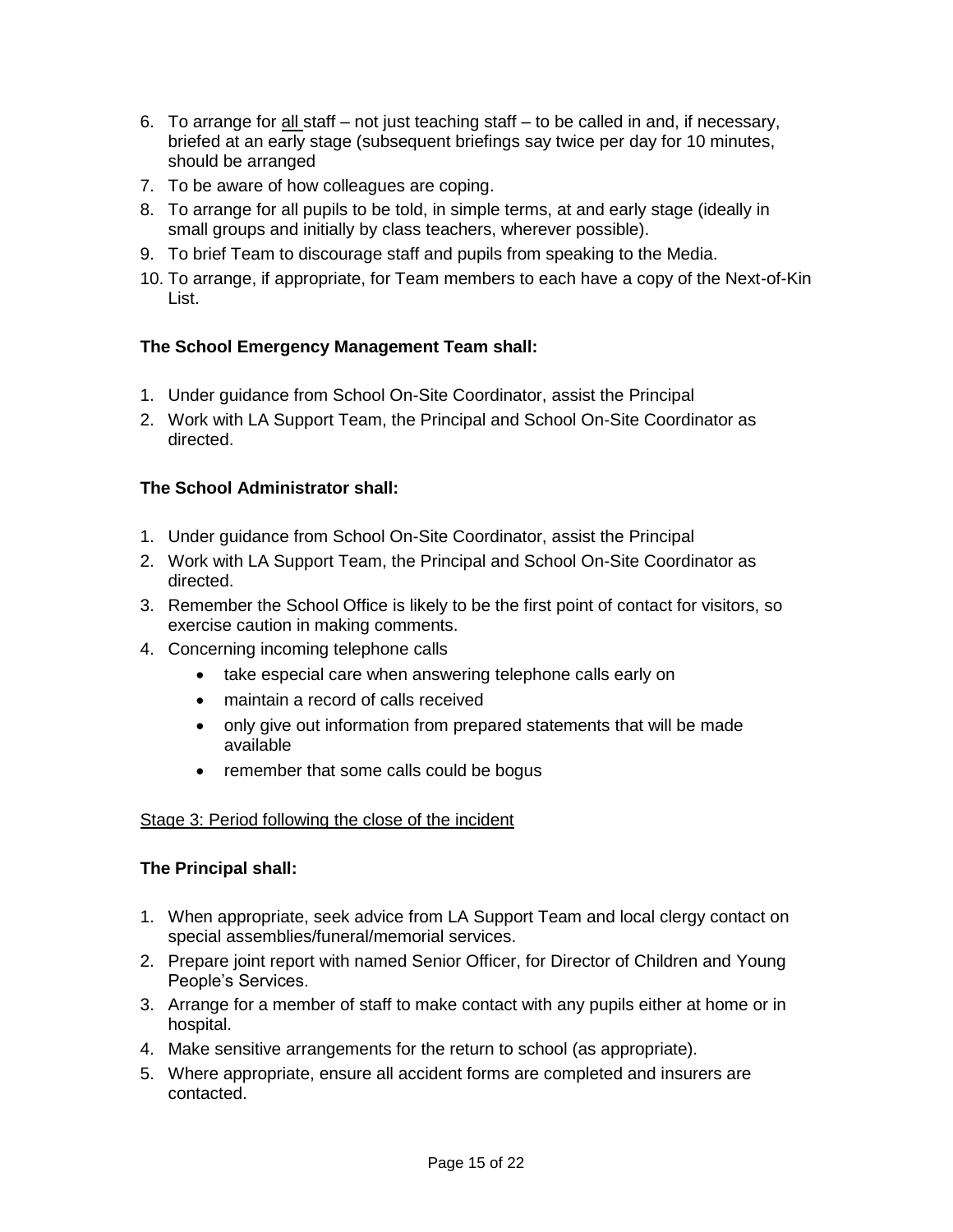#### **The School Emergency Management Team shall:**

- 1. Under guidance from School On-Site Coordinator, assist the Principal
- 2. Work with LA Support Team, the Principal and School On-Site Coordinator as directed.

#### **The School Administrator shall:**

- 1. Under guidance from School On-Site Coordinator, assist the Principal
- 2. Work with LA Support Team, the Principal and School On-Site Coordinator as directed.
- 3. Remember the School Office is likely to be the first point of contact for visitors, so exercise caution in making comments.
- 4. Concerning incoming telephone calls
	- take especial care when answering telephone calls early on
	- maintain a record of calls received
	- only give out information from prepared statements that will be made available
	- remember that some calls could be bogus

#### Stage 4: Longer term issues

The effects of some Incidents can continue for years. Thought will need to be given to:-

- Work with staff to monitor pupils informally
- Clarify procedures for referring pupils for individual help
- Be aware that some Staff may also need help in the longer term.
- Recognise and if appropriate, marking anniversaries
- Remember to make any new staff aware of which pupils were affected and how they were affected.
- Remember that legal processes, inquiries and even news stories may bring back distressing memories and cause temporary upset within the school.
- Remember if the Incident does attract Media attention, it is likely that interest will continue for many weeks.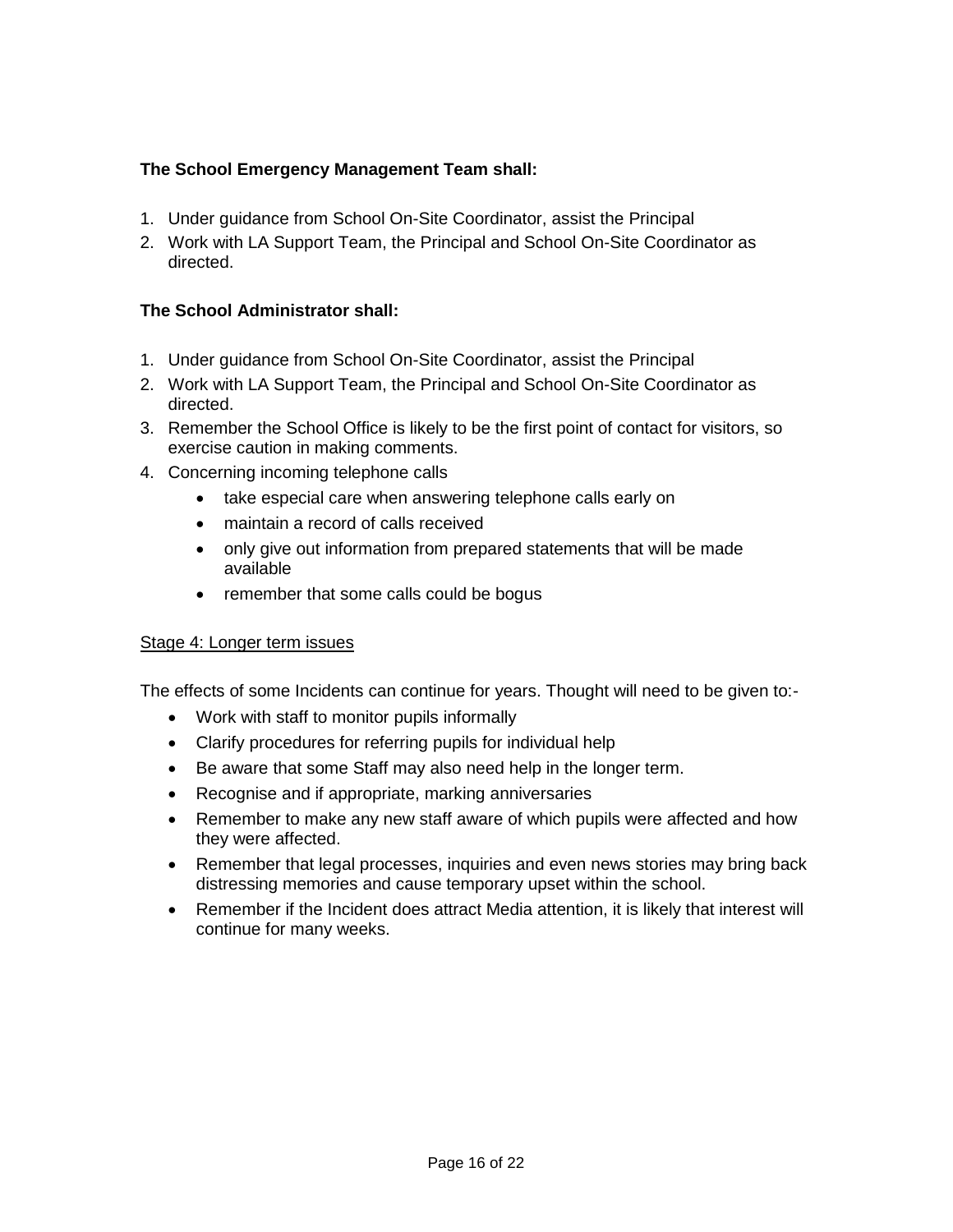# **Level 2: major community emergency -**

Any serious incident in the local community which could have a significant impact on the school. School closure may be necessary to allow use as an Emergency Rest Centre, as determined by the County Emergency Planning Team. LA Support Team and DCC Emergency Planning Team involved.

#### **Examples:**

- Serious road or rail accident or spillage
- Terrorist action
- A more widespread disaster in the community

• Factory explosion

• Aircraft crash

ACTION: contact DCC Emergency Planning Team Control Centre (07699 734637 – 24 hours) or LA Team Coordinator (01392 383369) as well as the appropriate emergency services. Further contact may be necessary using the Contact Checklist, depending on the nature of the incident.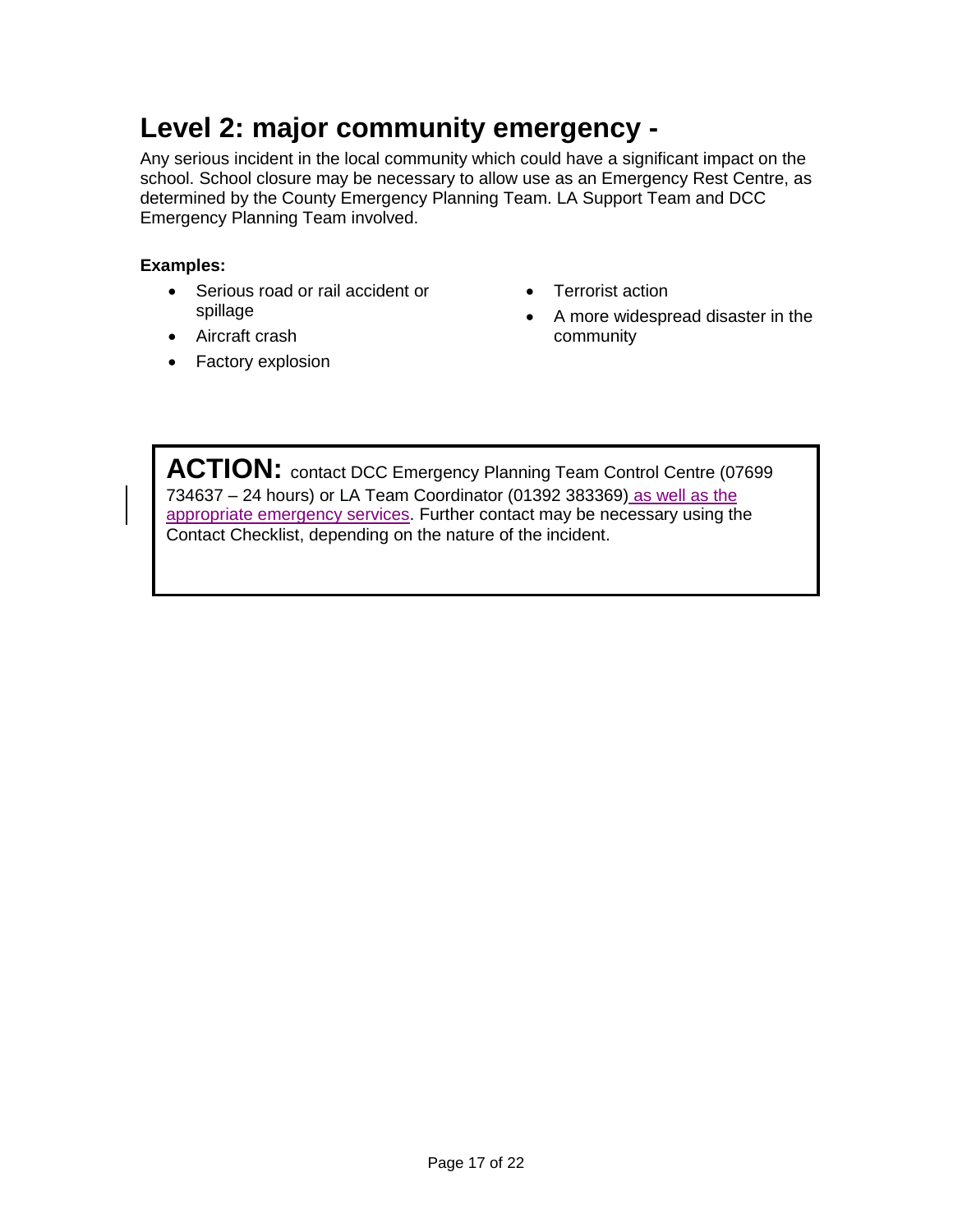## **Contact Details – Devon County Council**

| <b>Contact</b>              | <b>Telephone Number</b> |
|-----------------------------|-------------------------|
| LA Support Team Coordinator | 01392 383369            |
| DCC Emergency Planning Team | 01392 382634 - 24 hours |
|                             |                         |

#### **Contact Details – Radio Stations**

| <b>Contact</b> | <b>Telephone Number</b> |
|----------------|-------------------------|
| Radio Devon    | 01752 260323            |
| Heart          | 01392 444455            |
|                |                         |

#### **Contact Details – East Devon District Council**

| <b>Address</b>        | <b>Contact Details</b>       | <b>Responsibilities</b>     |
|-----------------------|------------------------------|-----------------------------|
| The Knowle, Sidmouth, | Tel: 01395 516551            | <b>Environmental Health</b> |
| Devon, EX10 8HL       | Fax: 01395 517507            | <b>Leisure Services</b>     |
|                       | mailto:eddc@eastdevon.gov.uk | Housing                     |
|                       |                              | Planning                    |
|                       |                              | <b>Waste Collection</b>     |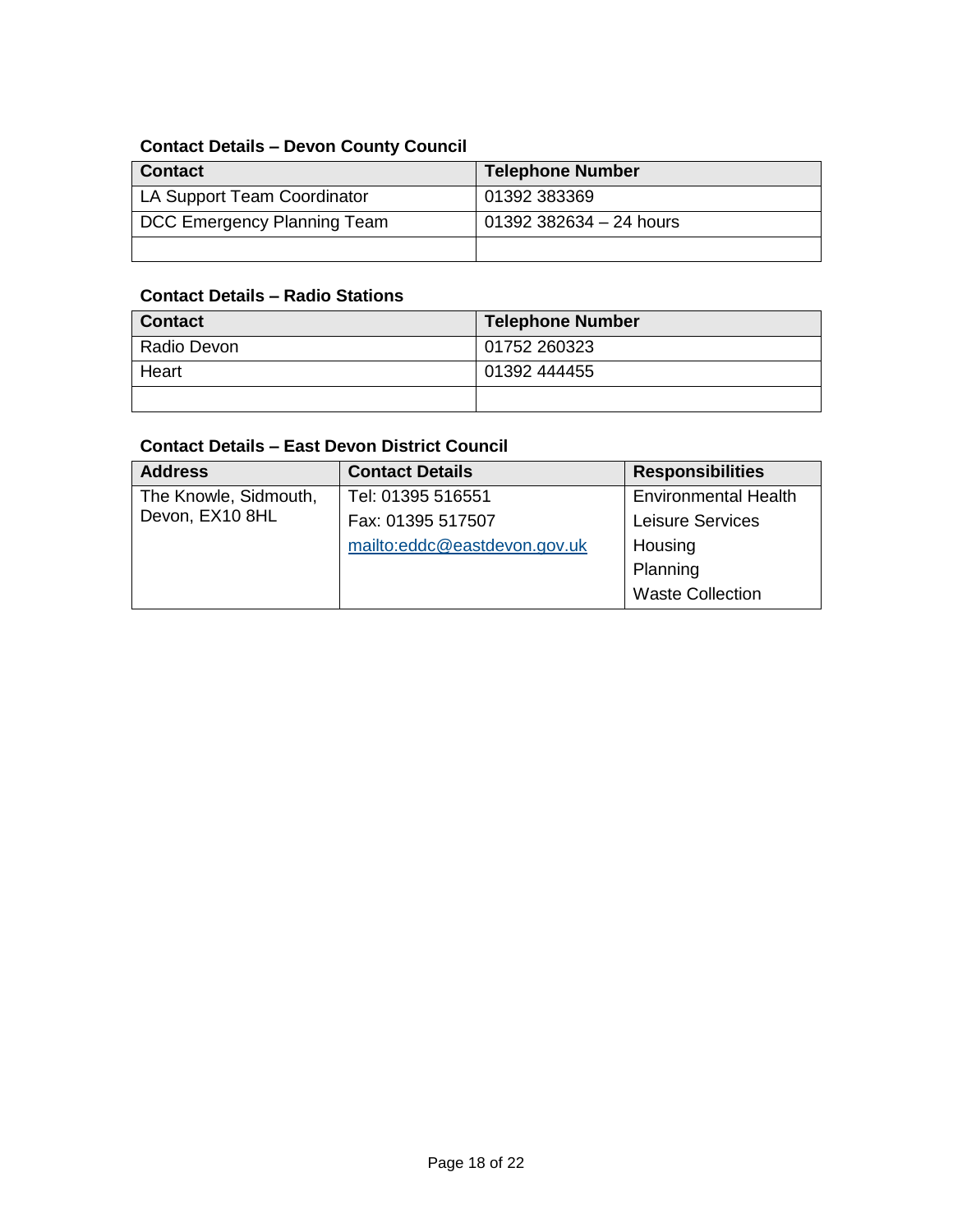# LA Emergency Procedures

This note supplements and updates advice contained in the LA Health and Safety Manual, within the section Emergency Planning. The main purpose of the note is to confirm communication arrangements between education establishments, including schools and colleges, and the Children & Young People's Services in the event of an emergency.

#### **An out-of-hours telephone number is included.**

While it is not possible to plan for every possible eventuality that might arise, there are two broad types of emergency that can be identified:

- Major community emergencies
- Localised emergencies

#### **Major community emergencies**

**Major emergencies may affect whole communities and typically involve the County Emergency Planning Department.** As part of Devon County Council's response to a major emergency certain schools and colleges have been identified as **Emergency Rest Centres (ERC)** for the temporary care of those made homeless by disaster. Such emergencies, and associated communications, will be coordinated through the emergency services (999) and the County Emergency Planning Team, in association with officers of the CYP Services as necessary.

#### **Localised emergencies**

#### **Localised emergencies may include any unexpected event which is likely to disrupt the normal functioning of the school, but the concern of this note is with the most severe and, thankfully, rare of these.**

Examples include: a school fire, gas leak, serious breach of security, death of a pupil or member of staff, a serious incident resulting from an off-site educational visit or the abduction of a pupil.

#### Contact Checklist

Please keep the checklist that follows (and which is repeated as an appendix) in an accessible location within the school. Copies should also be available to members of the senior management team at home, in case of a school-based emergency out of hours.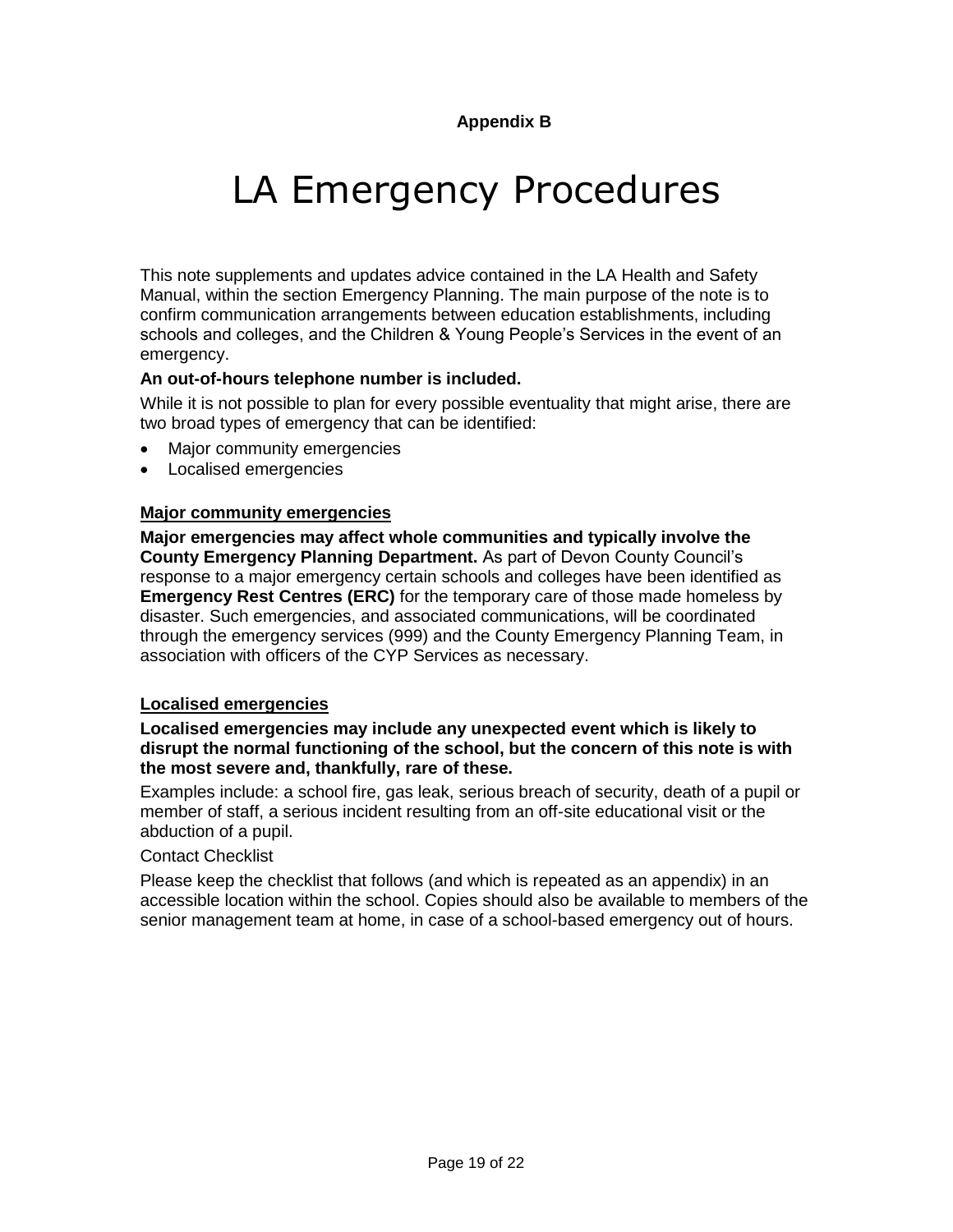## Contact Checklist

The names and telephone numbers of organisations and individuals who may be useful to the school in an emergency:

| <b>Service</b>                                         | <b>Name</b>                           |                                                  | Telephone No.          |
|--------------------------------------------------------|---------------------------------------|--------------------------------------------------|------------------------|
| <b>DCC Emergency</b>                                   | <b>Control Centre</b>                 |                                                  | 07699 734637           |
| <b>Planning Team</b>                                   |                                       |                                                  | - 24 hours             |
| *LA Support Team<br><b>Coordinator</b>                 | <b>Andy Wood</b>                      | <b>Strategic Support</b><br><b>Officer</b>       | 01392 383369           |
| *DCC Client Support                                    | <b>Graham Newbery</b>                 | <b>Finance and</b><br><b>Performance Manager</b> | 01392 382043           |
| *Cleaning                                              | <b>Nick Richardson</b>                | <b>Cleaning Contract</b><br>Manager              | 01392 382870           |
| <i>*</i> Grounds                                       | Matthew Chapman                       | Grounds Manager                                  | 01392 382980           |
| <b>Legal Services</b>                                  | <b>Simon Clarey</b>                   | Solicitor                                        | 01392 382278           |
| <b>SCOMIS</b>                                          | <b>Helpline desk</b>                  |                                                  | 01392 385300           |
| <b>CYPS Finance</b>                                    | Dave Richards                         | <b>Principal Finance</b><br>Manager              | 01392 383146           |
| *CYPS Outdoor<br><b>Education Adviser</b>              | <b>Bryan Smith</b>                    | <b>Outdoor Education</b><br>Adviser              | 01392 384846           |
| *DCC HR Service -<br><b>CYPS</b>                       | <b>Helen Crossfield</b>               | Personnel Officer                                | 01392 382789           |
| *DCC EPS Critical<br><b>Incidents Team</b>             | Bea Blair-Smith                       | <b>Principal Educational</b><br>Psychologist     | 01392 388701           |
| *DCC Health, Safety &<br><b>Security Team</b>          | Ray Beale                             | Health, Safety &<br>Security                     | 01392 382860           |
| *DCC Health, Safety & SecurityTeam                     |                                       | Health, Safety & Security Officer                |                        |
| *DCC Communications<br>Service                         | David Hutchings                       | Media & PR Officer                               | 01392 382594           |
| *DCC Governor Services                                 | Debbie Clapshaw                       | Deputy Manager<br><b>Governor Services</b>       | 01392 383633           |
| <b>District Council</b><br><b>Environmental Health</b> | <b>Contact local District Council</b> |                                                  | See appendix 1,<br>p17 |
| <b>Health Authority</b><br>Communicable diseases       | Dr Mark Kealy                         | The Devon Health<br><b>Protection Unit</b>       | 01803 866665           |

\*denotes the LA Support Team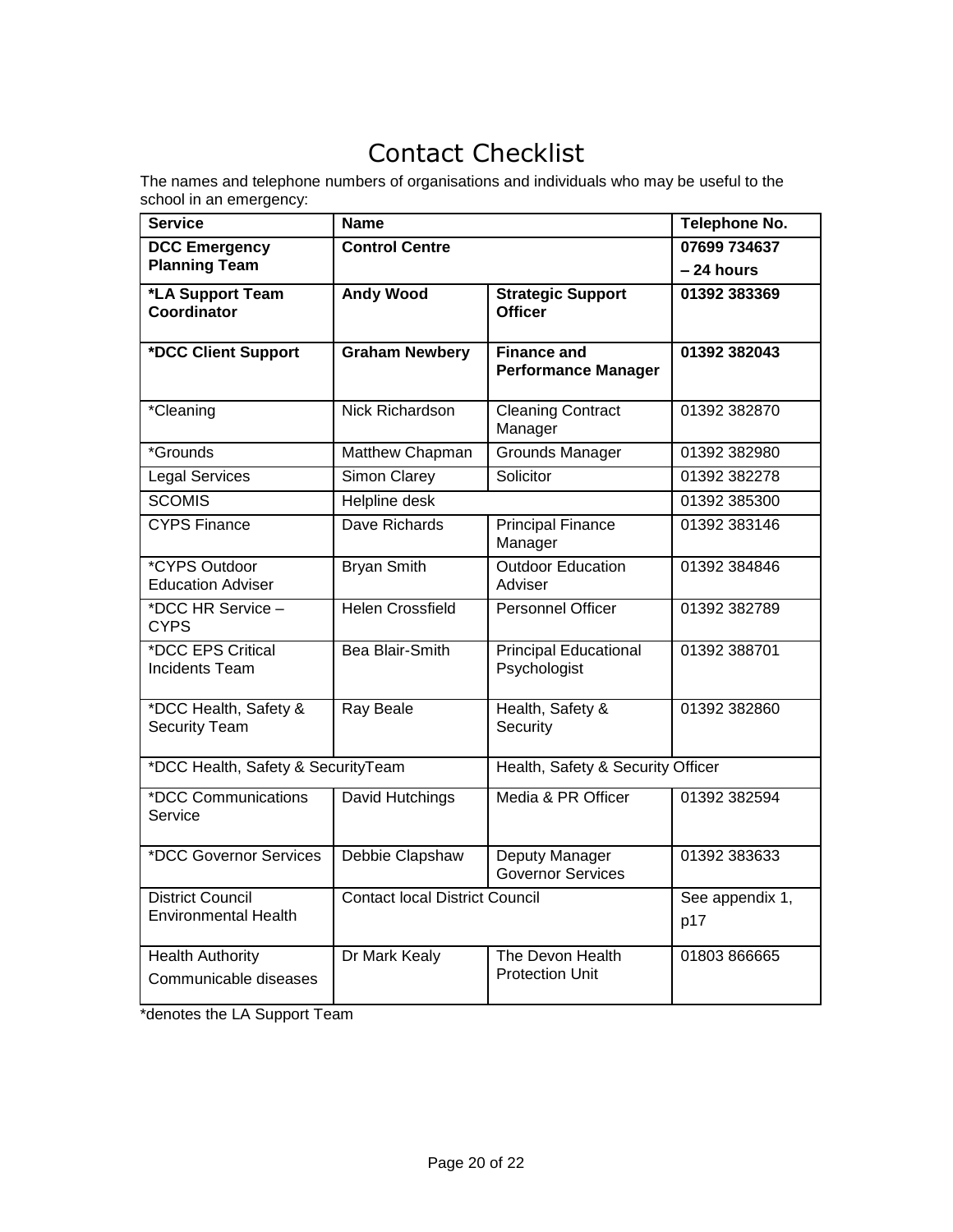| <b>Local Learning Community</b> | <b>Link Officer</b>       | <b>Telephone</b> |
|---------------------------------|---------------------------|------------------|
| Axe Valley                      | Julie Mitchell            | 01392 382338     |
| Barnstaple                      | Bea Blair-Smith           | 01392 686302     |
| <b>Bideford</b>                 | Deborah Booth             | 01392 383977     |
| <b>Braunton</b>                 | Colin Mackenzie           | 01392 382064     |
| Chulmleigh                      |                           | To be confirmed  |
| <b>Clyst Vale</b>               |                           | To be confirmed  |
| Crediton                        | Debbie Pritchard          | 01392 383306     |
| Culm Valley                     | Vic Ebdon                 | 01392 382232     |
| Dartmouth                       |                           | To be confirmed  |
| <b>Dawlish</b>                  | <b>Simon Niles</b>        | 01392 382042     |
| Exeter                          | Roger Fetherston          | 01392 385352     |
| Exmouth                         | <b>Brian Sussex</b>       | 01392 385300     |
| Holsworthy                      | Julia Wilkinson           | 01392 382613     |
| <b>Honiton</b>                  | <b>Dillon Hughes</b>      | 01392 384724     |
| Ilfracombe                      | <b>Steve Daw</b>          | 01392 382514     |
| Ivybridge                       | Ray Beale                 | 01392 382860     |
| Kingsbridge                     | <b>Graham Newbery</b>     | 01392 382078     |
| Newton Abbot & District         | <b>Caroline Armstrong</b> | 01392 382318     |
| Okehampton                      | Chris Dyer                | 01392 382531     |
| Ottery                          |                           | To be confirmed  |
| Sidmouth                        | John Barnard              | 01392 383164     |
| South Dartmoor                  | Chris Aston               | 01392 382065     |
| South Molton                    | David Kitchingham         | 01392 382052     |
| <b>Tavistock</b>                | Lisa Boon                 | 01392 383841     |
| Teignmouth                      | Sarah Davidson            | 01392 382964     |
| <b>Teign Valley</b>             |                           | To be confirmed  |
| Tiverton                        | Dave Richards             | 01392 383320     |
| Torrington                      | <b>Richard Buzzacott</b>  | 01392 382617     |
| <b>Totnes</b>                   | Sue Clarke                | 01392 383084     |

# **LLC – Link Officers Contacts**

### **Appendix C**